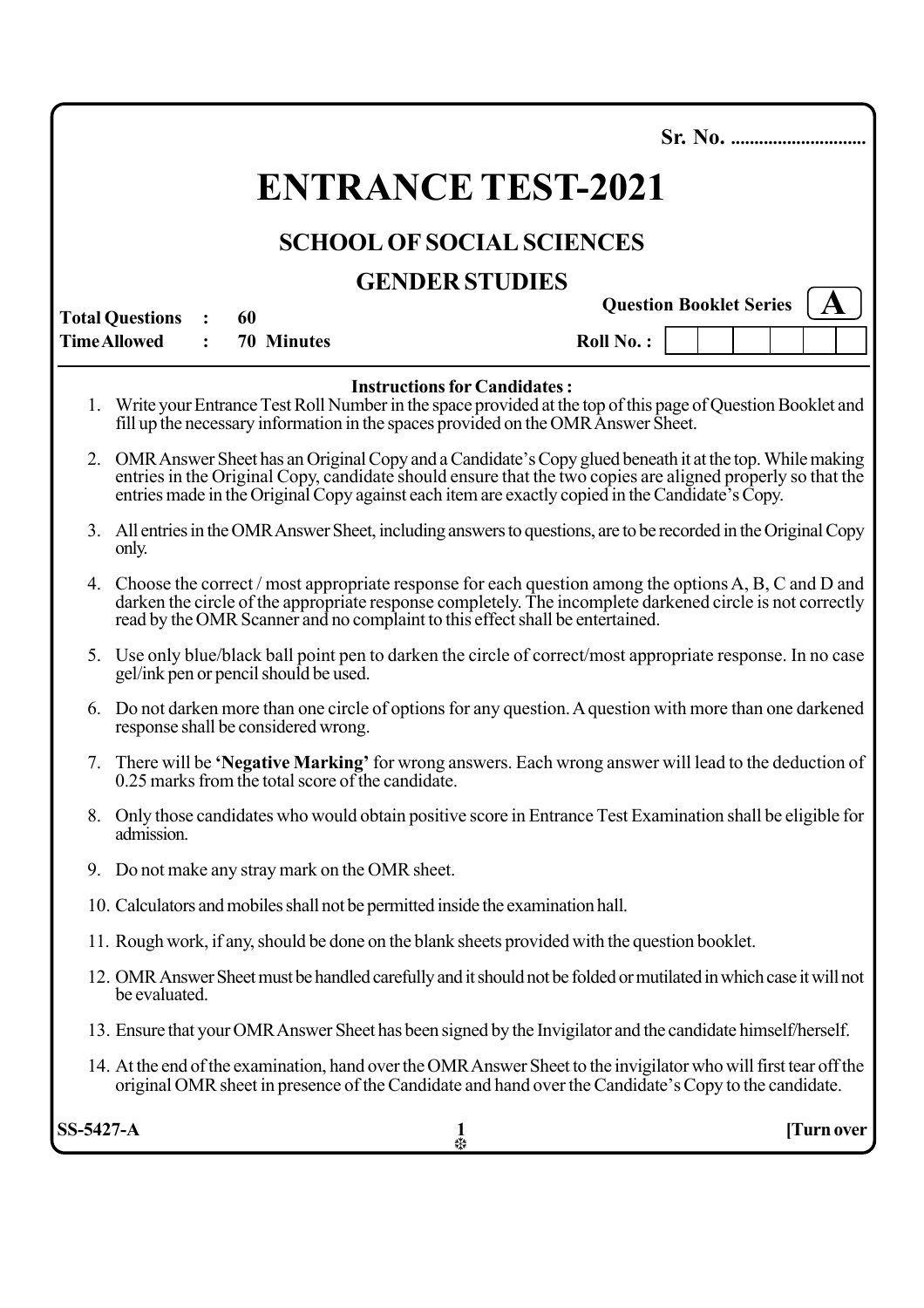- 1. Which of the following hormones is absent in men ?
	- (A) Testoserone
	- (B) Estrogen
	- (C) Progestrone
	- (D) None of the above
- 2. The term that is used to describe what it means to be feminine and masculine is :
	- (A) Sex
	- (B) Gender
	- $(C)$  Both  $(A)$  and  $(B)$
	- (D) Intersex
- 3. The primary agents of gender socialisation are :
	- (A) Parents and schools
	- (B) Peers and Media
	- $(C)$  Both  $(A)$  and  $(B)$
	- (D) Neither (A) nor (B)
- 4. The process of handling boys and girls differently as infants (for example giving more attention to the girl's hair) is called :
	- (A) Manipulation
	- (B) Construction
	- (C) Cannalization
	- (D) Normalisation
- 5. A marriage where a boy of upper caste marries a girl of lower caste is called :
	- (A) Anuloma
	- (B) Pratiloma
	- $(C)$  Both  $(A)$  and  $(B)$
	- (D) None of the above
- 6. Dalit's or untouchables are :
	- (A) The people who didn't fit in the four varnas of caste system
	- (B) The people who fit in the fourth varna of caste system
	- (C) The people who are not Hindus
	- (D) All the above
- 7. Which of the following was prerogative of only Rajput Royal women ?
	- (A) Sati
	- (B) Jauhar
	- (C) Neither
	- (D) Both (A) and (B)
- In which of the following societies class dimensions are relatively insignificant ?
	- (A) Capitalist society
	- (B) Feudal society
	- (C) Pre-capitalist society
	- (D) None of the above
- 9. Gender based violence is \_\_\_\_\_\_\_.
	- (A) A human rights violation within all societies
	- (B) Phenomenon rooted in gender inequality
	- (C) Violence directed against a person because of their gender
	- (D) All of the above
- 10. Domestic violence against women includes :
	- (A) Dowry Deaths
	- (B) Cruelty by Husband
	- (C) Rape and molestation by family members
	- (D) All of the above
- 11. Rape, Abduction, murder is an example of\_\_\_\_\_\_\_.
	- (A) Political violence
	- (B) Criminal violence
	- (C) Domestic violence
	- (D) All of the above
- 12. The Domestic Violence Act 2005 directs, 'any person who has reason to believe that an act of domestic violence has been, or is being, or is likely to be committed, may give information about it to the concerned \_\_\_\_\_\_\_\_\_\_\_\_\_\_.
	- (A) Police Officer
	- (B) Probation Officer
	- (C) Protection Officer
	- (D) Magistrate
- 13. Which of the following movements has helped to break the silence surrounding sexual harassment and assault through social media ?
	- (A) #MeToo movement
	- (B) #Women's march
	- (C) Women's suffrage movement
	- (D) LGBT movement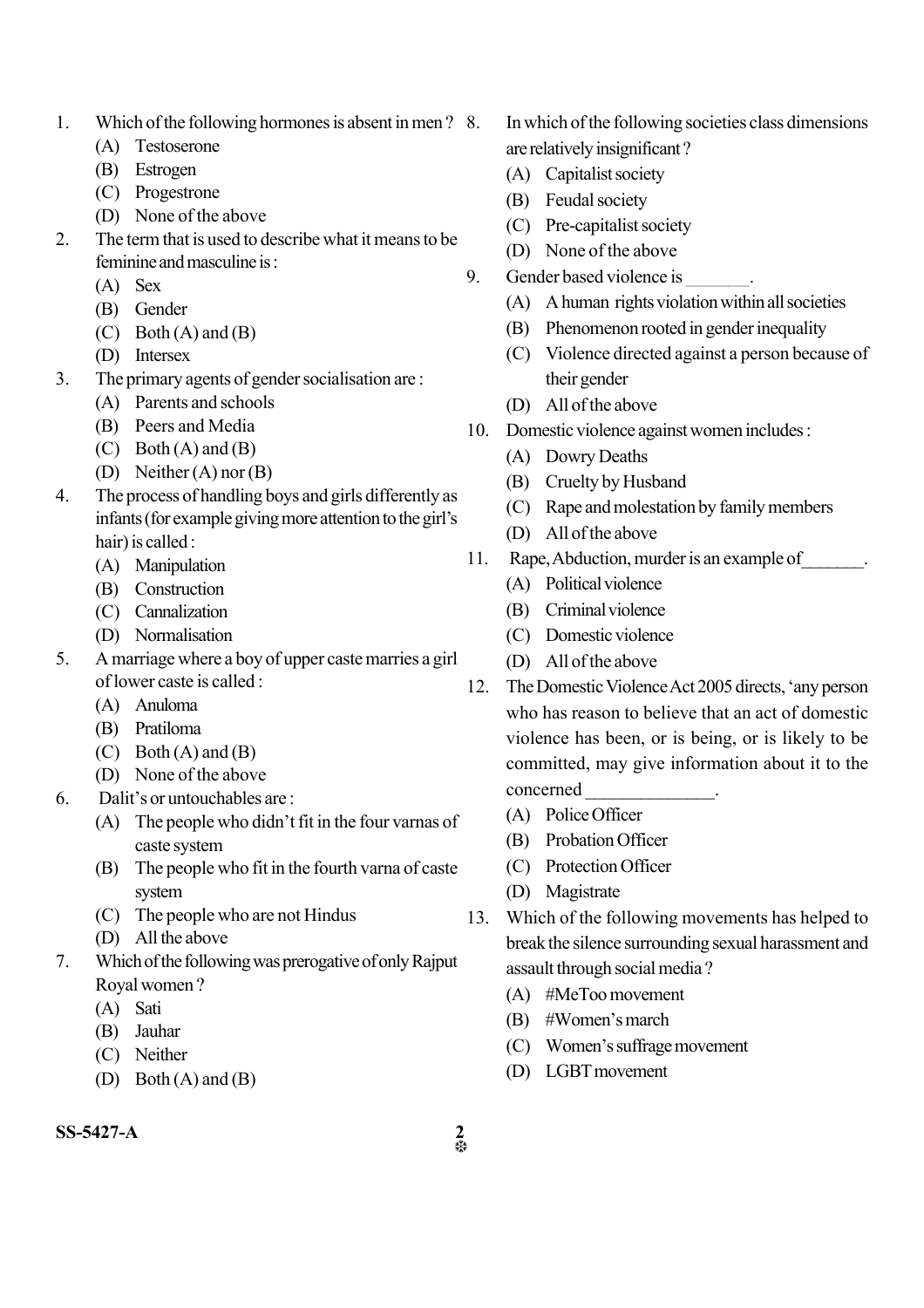|  | 14. Who commits the murder in an honour killing? |  |  |  |  |
|--|--------------------------------------------------|--|--|--|--|
|--|--------------------------------------------------|--|--|--|--|

- (A) Neighbour
- (B) Family members
- (C) Enemy
- (D) Unknown
- 15. Major cause for honour Killings in India is \_\_\_\_\_.
	- (A) Rigidity in Caste System
	- (B) Political System
	- (C) Unemployment
	- (D) Terrorism
- 16. In India, the Pre-Conception and Pre-Natal Diagnostic Techniques (Regulation and Prevention of Misuse) Act, was enacted in the year\_\_\_\_\_\_\_.
	- (A) 1994
	- (B) 1996
	- (C) 1894
	- (D) 1984
- 17. The case of Draupadi in the Mahabharata is an example of \_\_\_\_\_\_\_\_.
	- (A) The fraternal polyandry
	- (B) Non-fraternal polyandry
	- (C) Fraternal polygamy
	- (D) None of the above
- 18. There are three ways for Muslim women to get divorce. In this regard which of the following is incorrect statement ?
	- (A) Under Khula a woman goes to court to seek divorce
	- (B) Under Faskh Nikah, the marriage is automatically dissolved if certain conditions are not met by husband
	- (C) Under Talaq-e-Tafweez husband surrenders his right to divorce to his wife at the time of Nikah
	- (D) Under Khula a husband's consent is not necessary
- 19. Which scheme was launched by the Government of India in 2004 for setting up residential schools at upper primary level for girls belonging predominantly to the SC, ST, OBC and minorities in difficult areas ?
	- (A) Sukanya Yojana
	- (B) Kasturba Gandhi Balika Vidyalaya (KGBV)
	- (C) Lok Shiksha Kendras
	- (D) CBSE Udaan Scheme
- 20. The first women's college on Maulana Azad Road was established in Srinagar as early as \_\_\_\_\_\_\_.
	- (A) 1950
	- (B) 1980
	- (C) 1947
	- (D) 1953
- 21. Which of the following measures includes details on gender wise gross enrolment ratio in higher education for all categories, SC and ST ?
	- (A) Gross Enrolment Ratio (GER)
	- (B) Gross Education Ratio (GER)
	- (C) Gender Parity Index (GPI)
	- (D) Gender Parity Ratio (GPR)
- 22. \_\_\_\_\_\_\_\_\_\_\_\_\_\_\_\_\_\_ stated 'Women's Studies will be promoted as part of various courses and educational institutions be encouraged to take up active programmes to further women's development.
	- (A) NPE 1986
	- (B) NPE1968
	- (C) NPE 1992
	- (D) NPE 2020
- 23. As per 2011 Census, the child sex ratio in Jammu and Kashmir is
	- (A) 859 per 1000 males
	- (B) 883 per 1000 males
	- (C) 964 per 1000 males
	- (D) 900 per 1000 males
- 24. Infant mortality includes
	- (A) death within the first year of life
	- (B) late foetal deaths (28 weeks of gestation to birth)
	- (C) death during the first 7 days of life
	- (D) death during the first 28 days of life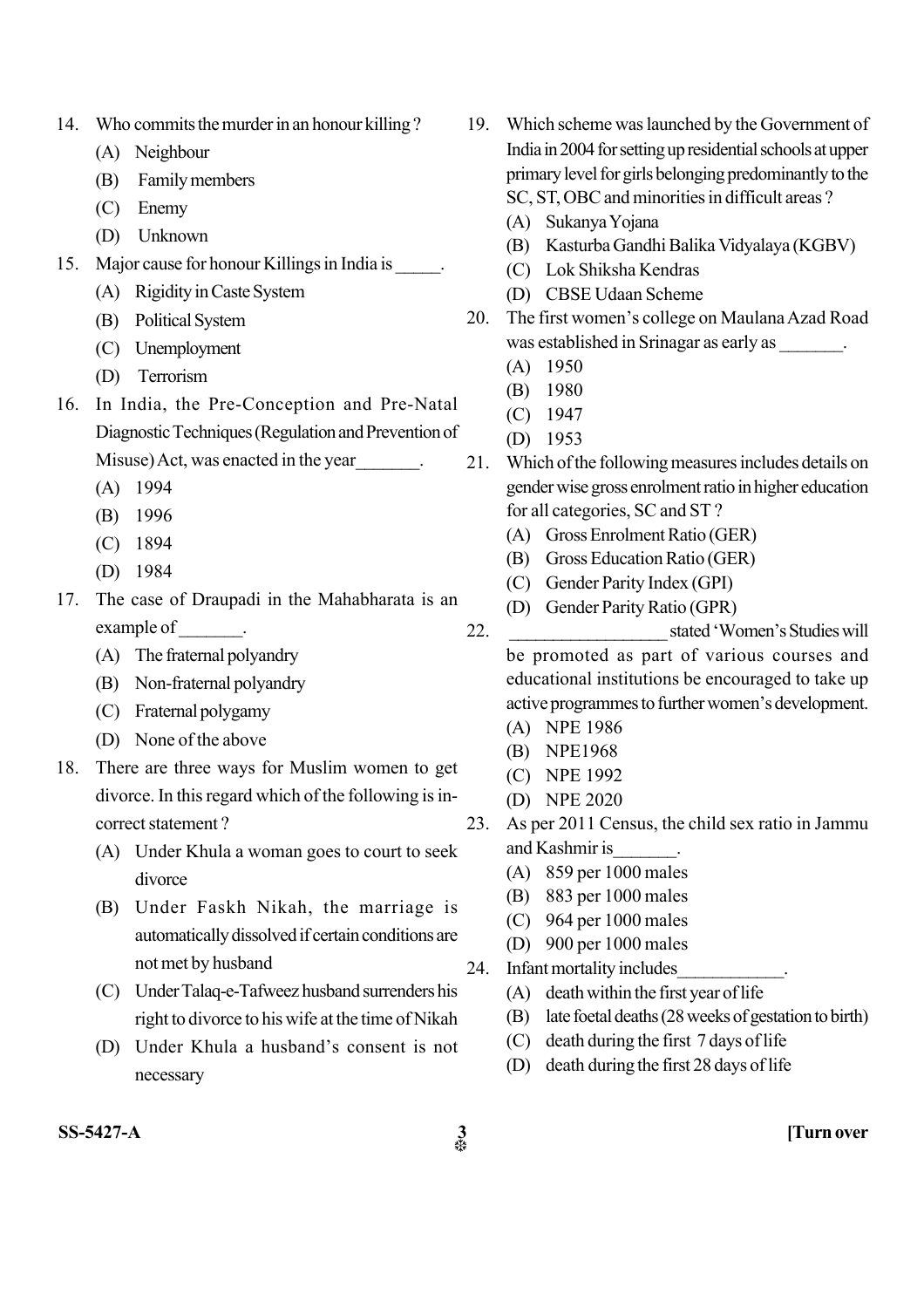- 25. Which of the below schemes is a safe motherhood 30. intervention under the National Rural Health Mission (NRHM) being implemented with the objective of reducing maternal and neo-natal mortality?
	- (A) Janani Suraksha Yojana
	- (B) LaQshya
	- (C) Pradhan Mantri Matru Vandana Yojana (PMMVY)
	- (D) Pradhan Mantri Surakshit Matritva Abhiyan (PMSMA)
- 26. What is the term that is used to define the hard-tosee informal barriers that keep women from getting  $32$ promotions, pay raises, and further opportunities ?
	- (A) Glass-ceiling
	- (B) Glass –elevator
	- (C) Invisible barrier
	- (D) Glazed roof
- 27. The positive association between educational attainment and labor force participation could be due to which of the following reasons?
	- (A) Women who invest in education are those most likely to enter and remain in the labor force in order to recoup their return on that investment
	- (B) Women who anticipate long labor force attachment are most likely to pursue higher education
	- $(C)$  Both  $(A)$  and  $(B)$
	- (D) Neither (A) nor (B)
- 28. Institutionally, Women's Studies entered the university system with the establishment of the Research Centre 34. for Women's Studies (RCWS) at :
	- (A) The SNDT Women's University, Mumbai
	- (B) University of Delhi
	- (C) University of Kolkata
	- (D) ICSSR
- 29. Vina Mazumdar was the founder director of
	- (A) Centre for Women's Development Studies
	- (B) Research Centre for Women's Studies
	- (C) Anveshi Research Centre for Women's Studies
	- (D) Krantijyoti Savitribai Phule Women's Studies Centre
- Which year was declared as International Women's Year by UN and where?
	- (A) 1975
	- (B) 1977
	- (C) 1985
	- (D) 1995
- IAWS stands for :
	- (A) International Association of Women's Studies
	- (B) Indian Association of Women' s Studies
	- (C) Indian Association of Women's Society
	- (D) International Association of Women's society
- Arrange the following chronologically according to the year:
	- i. New Population Policy of India
	- ii. Towards Equality
	- iii. National Empowerment Policy for Women.
	- iv. Shram Shakti Report
	- $(A)$  i, ii, iii, iv
	- (B) ii, iii, i, iv
	- $(C)$  iv, i, ii, iii
	- (D) ii, iv, i, iii
- 33. Which female photojournalist from Kashmir won Peter Mackler Award for ethical and courageous journalism, 2020?
	- (A) Nayeema Ahmad Mehjoor
	- (B) Aarti Tikoo
	- (C) Masrat Zehra
	- (D) Safina Nabi
	- Zubaan is a \_\_\_\_\_\_.
	- (A) Magazine
	- (B) Publishing House
	- (C) Journal
	- (D) Newsletter
- 35. Which five year Plan initiated 'Women's Component Plan' in India?
	- $(A)$  6<sup>th</sup> five year plan
	- (B)  $7<sup>th</sup>$  five year plan
	- $(C)$  5<sup>th</sup> five year plan
	- (D)  $9<sup>th</sup>$  five year plan

**SS-5427-A 4**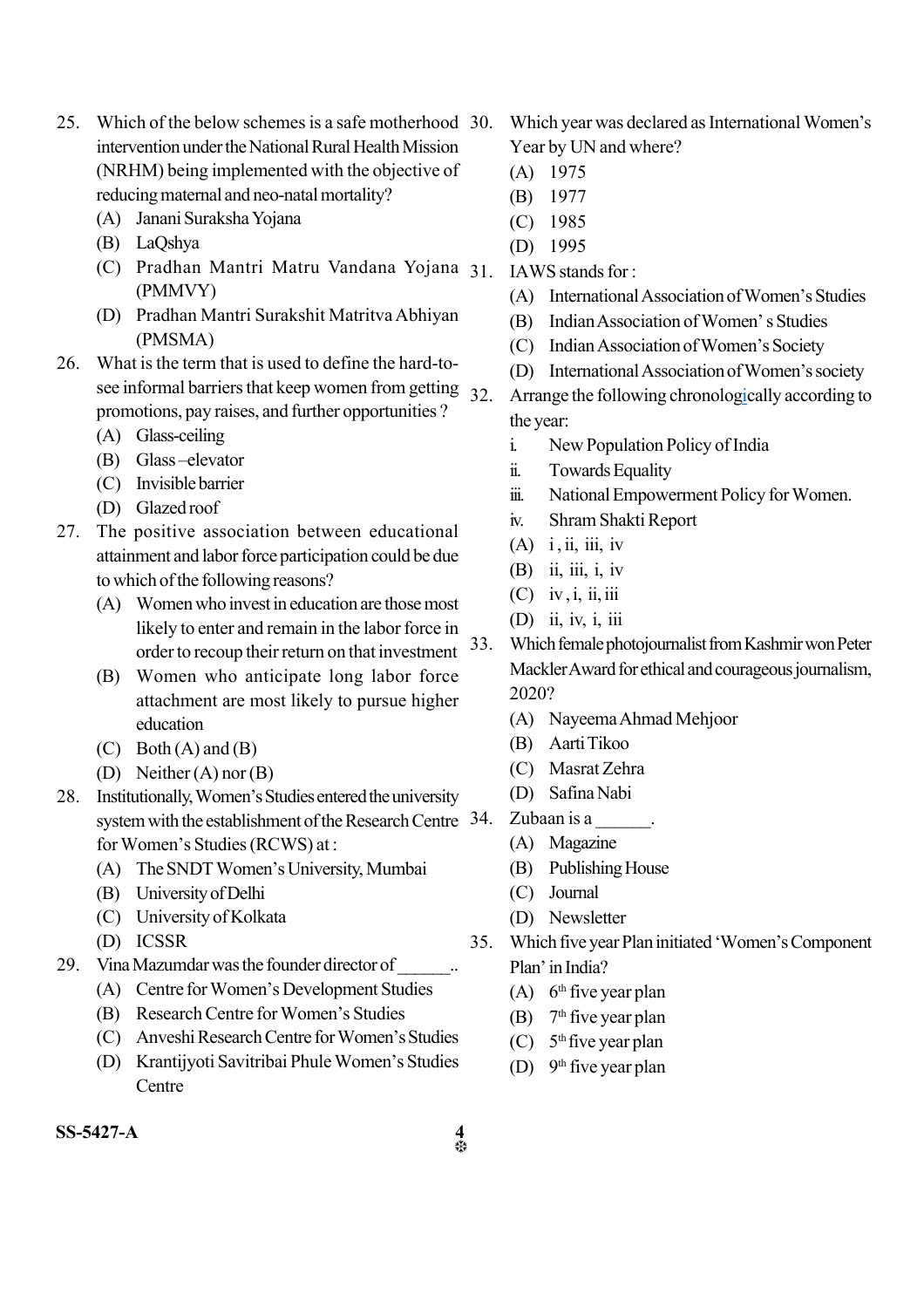- 36. The gender gap in the domestic division of labour is 43. Which Indian woman headed the UN General slowly narrowing because
	- (A) New technologies such as washing machines, hoovers and fridge-freezers have reduced the amount of housework
	- (B) more women are in paid work
	- $(C)$  both  $(A)$  and  $(B)$
	- (D) mortality rate of women has increased
- 37. Which of the following Classical Hindu texts describes husband and wife as complementary to each other ?
	- (A) Atharva Veda
	- (B) Satapatha Brahmana
	- (C) Ramayana
	- (D) None of the above
- 38. Razia Sultan was the daughter of \_\_\_\_\_\_\_\_.
	- (A) Ruknuddin Feroze Shah
	- (B) Shams-us-din Iltutmish
	- (C) Muizzudin Bahram Shah
	- (D) Jamal-ud-din Yaqut
- 39. Which of the following is not correctly matched?
	- (A) Kasturba Gandhi Civil Disobedience Movement
	- (B) Aruna Asif Ali Quit India Movement
	- (C) Kamla Devi Civil Disobedience Movement
	- (D) Sarla Devi Chaudhrani Khilafat Movement
- 40. Which one of the following women designed the  $47$ . Indian National Flag ?
	- (A) Bi Amman
	- (B) Annie Besant
	- (C) Aruna Asif Ali
	- (D) SurayyaTayabji
- 41. Medha Patekar is associated With
	- (A) Narmada BachaoAndolan
	- (B) Non-cooperation Movement
	- (C) Quit India Movement
	- (D) Dalit Women's Movement
- 42. Who was the first female president of Indian National Congress ?
	- (A) Annie Besant
	- (B) Sarla Devi
	- (C) Indira Gandhi
	- (D) Sarojini Naidu
- **SS-5427-A 5 [Turn over**
- Assembly and when ?
	- (A) Sarojini Naidu , 1953
	- (B) Indira Gandhi , 1949
	- (C) Suchitra Kriplani, 1971
	- (D) Vijaya Laxmi Pundit , 1953
- 44. Who is the Author of the book 'Loss in Terror'?
	- (A) Nyla Ali Khan
	- (B) Nayeema Ahmad Mehjoor
	- (C) Hameeda Nayeem
	- (D) Farida Abdullah
- 45. Which one of the following is the first Kashmiri woman to win Sahitya Akademi Award ?
	- (A) Neerja Matoo
	- (B) Naseem Shifai
	- (C) Ather Zia
	- (D) Nighat Sahiba
- 46. The chronicle of Kashmiri's early Kings which also acquaints us to prominent Queens of Kashmir is known as :
	- (A) Nilmat Purana
	- (B) Rajtarangni
	- (C) Vitasta
	- (D) Amar Chitra Katha
	- Which of the following led to the foundation for the Sexual Harassment of Women at Workplace (Prevention, Prohibition and Redressal)Act, 2013 ?
	- (A) UGC guidelines
	- (B) Vishaka Guidelines
	- (C) CEDAW
	- (D) National Commission for Women
- 48. What is the title of the Act that was enacted in 2012 to protect children from sexual assault, harassment and pornography ?
	- (A) Sexual Harassment of Women at Workplace (Prevention, Prohibition and Redressal) Act,
	- (B) Protection of Children from Sexual Offences (POSCO) Act
	- (C) The Protection of Women from Domestic Violence Act 2005
	- (D) None of the Above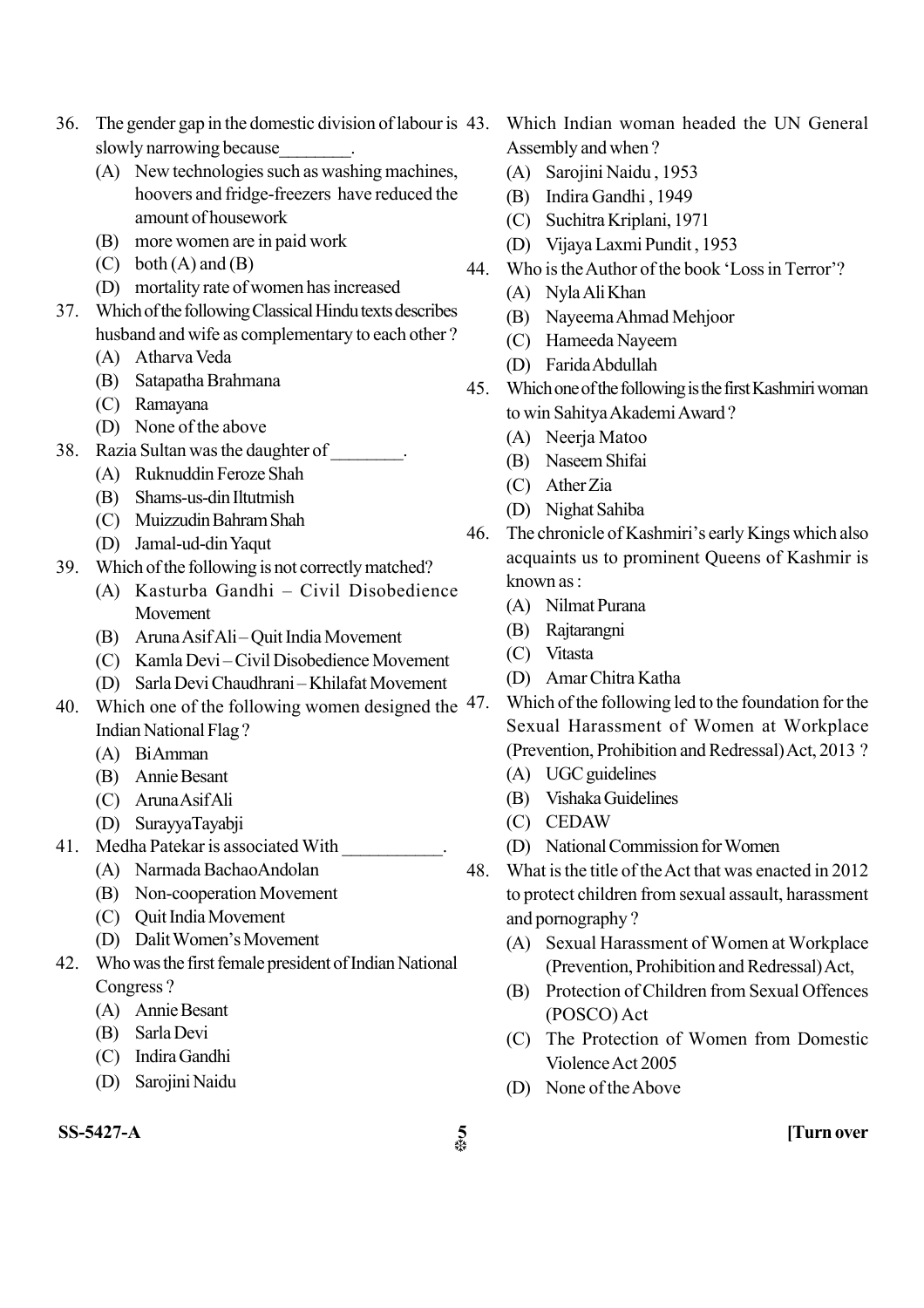- 49. In India Child Marriage is a \_\_\_\_\_\_\_\_\_.
	- (A) Non bailable Offence
	- (B) Cognizable offence
	- (C) Baliable Offence
	- (D) Both (A) and (B)
- 50. Which article of Indian Constitution says, 'The State shall endeavor to secure for the citizens a uniform civil code throughout the territory of India' ?
	- $(A)$  43
	- (B) 35
	- (C) 44
	- (D) 51
- 51. How much reservation is provided for women in Panchayat under 73<sup>rd</sup> and 74<sup>th</sup> Amendment of Indian Constitution?
	- (A) One third of the positions are reserved for 57. women
	- (B) 50% of positions are reserved for women
	- (C) One third of the positions are reserved for women in Rural areas only
	- (D) One fourth of the positions are reserved for women
- 52. What was the name of the organisation that Pandita Ramabai established for widows in colonial India :
	- (A) Sharda Sadan
	- (B) Mahila Morcha
	- (C) Mahila Mandal
	- (D) None
- 53. Who among the following women were associated with Bhakti Movement ?
	- (A) Mira Bai
	- (B) Janaki
	- (C) Akkamahadevi
	- (D) All of these
- 54. Who is the chairperson of National Commission for Women in India ?
	- (A) Ms. Rekha Sharma
	- (B) Lalitha Kumaramangalam
	- (C) Girja Vyas
	- (D) V. Mohini Giri

## **SS-5427-A 6**

- 55. Ladli Beti- A Jammu & Kashmir Government sponsored social assistance scheme meant for new born girl child of the Union Territories of J&K and Ladakh born on or after  $\qquad \qquad$ .
	- $(A)$  1<sup>st</sup> April 2015
	- (B) 1 st April 2014
	- (C) 1 st May 2015
	- (D) 1 st May 2014
- 56. Gender Budgeting :
	- i. Is not a separate budget for Women
	- ii. Is about spending the same on women and men
	- (A) Both i and ii are correct
	- (B) Only i is correct
	- (C) Both i and ii are incorrect
	- (D) Only ii is correct
	- The process whereby people move from the countryside to towns and cities is known as :
	- (A) Colonization
	- (B) Urbanization
	- (C) Emigration
	- (D) None of the above
- 58. Research to study the effect of certain policies, plans and programmes;
	- (A) Applied research
	- (B) Descriptive research
	- (C) Evaluation research
	- (D) Causal research
- 59. Which is the first stage of research process ?
	- (A) Research design
	- (B) Analysis of data
	- (C) Identification of research problem
	- (D) Literature review
- 60. Find the mean in the following numbers: 19, 21, 18, 17, 18, 22, 46
	- (A) 23
	- (B) 19
	- (C) 16
	- (D) 25
- $\frac{6}{35}$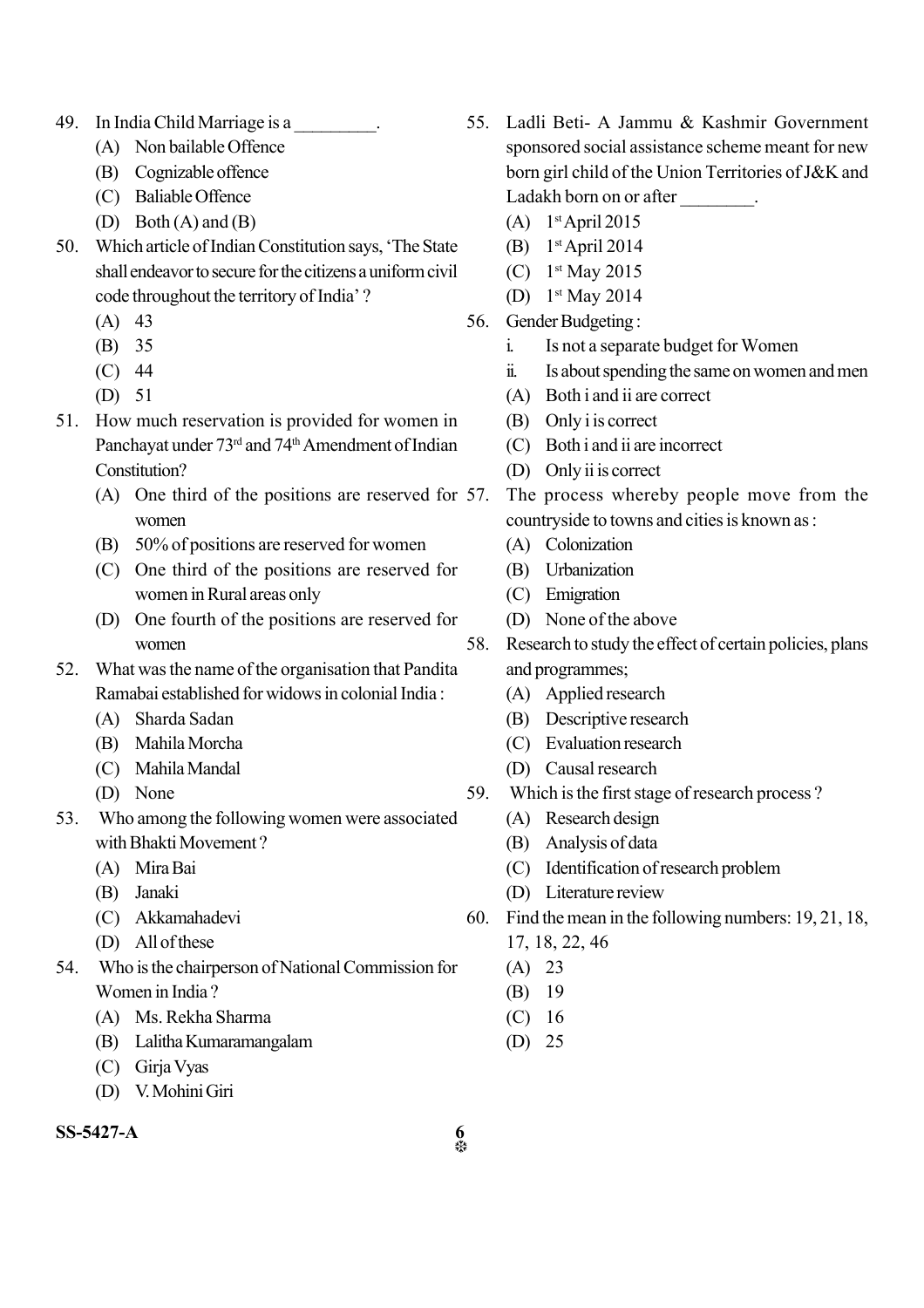# **ROUGH WORK**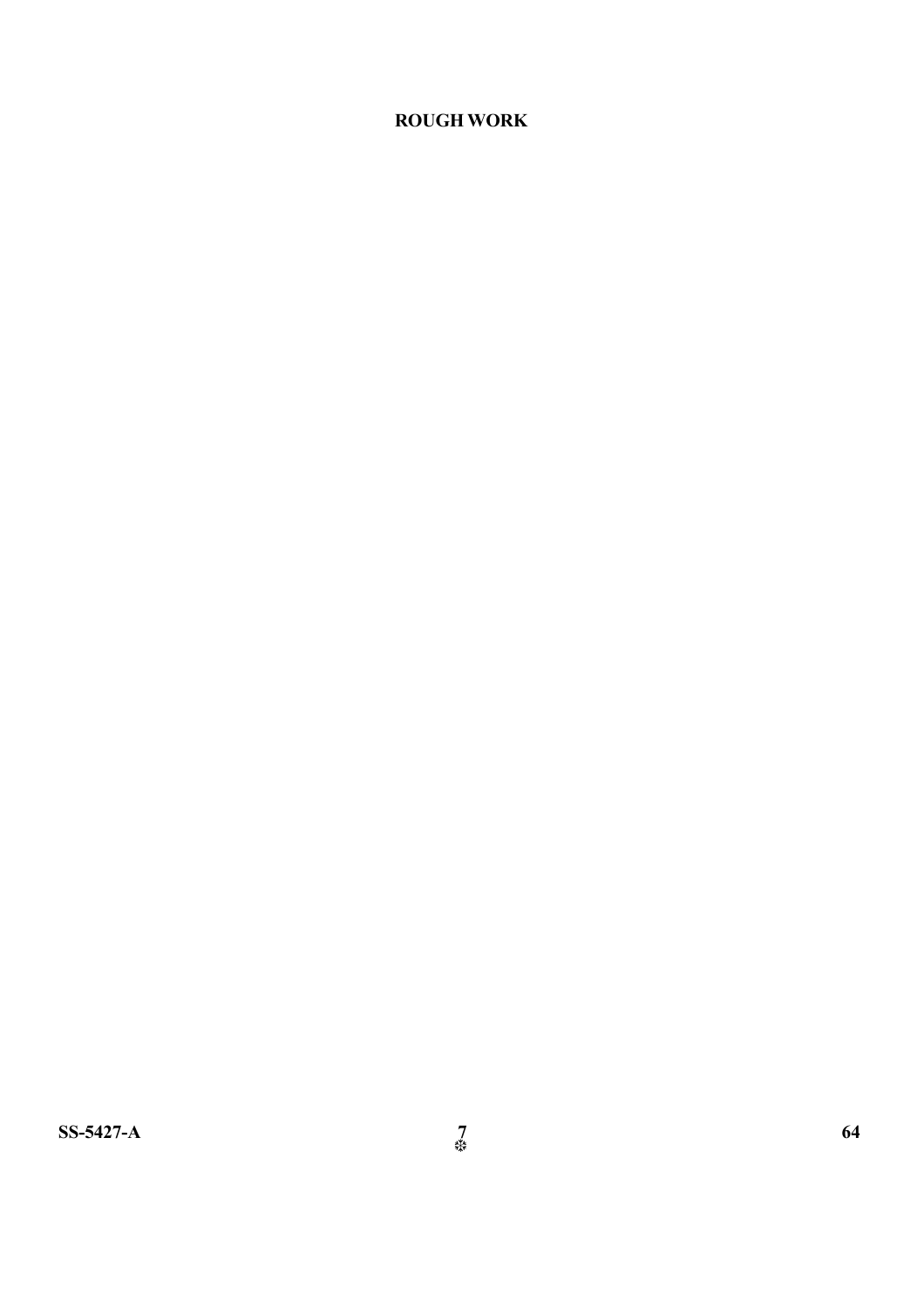- What is the normative gender? 1.
	- (A) Whatever is considered normal for each gender
	- (B) That which is normed to the population at large
	- (C) Males in a male dominated society
	- (D) An idealistic term that does not exist in the real world
- The structural functionalist perspective sees gender 2. roles as a product of:
	- (A) The definitions we make of gender differences
	- (B) The gravitation toward power between the "haves" and the "have nots"
	- (C) Social institutions
	- (D) All of the above
- Which one of the following prenatal conditions causes 3. 8. an individual to think they are female, when they are male?
	- (A) Congenital adrenal hyperplacia (CAH)
	- (B) Androgen-insensitive syndrome (AIS)
	- (C) Turner syndrome
	- (D) The mega male
- Which one of the following is true about research  $4.$ done on conversations between men and women in mixed-sex groups?
	- (A) Men interrupt women more as means of dominating the conversation
	- Women interrupt men more as a means of (B) giving support to the conversation
	- (C) Women interrupt more because they are more verbal
	- (D) There are no differences between one sex 11. interrupting the other more
- 5. By the time one grows out of toddlerhood, which one of the following is not generally true about gender differences?
	- (A) Children voluntarily segregate themselves, according to sex
	- (B) Girls are more liked by their peers when playing with "gender-appropriate" toys
	- (C) Boys are largely considered passive recipients of the socialization process
	- (D) Boys are criticized more by their peers for cross-gender play than girls
- HFO-20632-B
- An individual who identifies a role that is opposite their biological sex are called :
	- (A) Homosexual
	- (B) Transgender
	- (C) Gender Identity
	- (D) Arousal

6.

- 7. Which religions share many historical stories an beliefs?
	- $(A)$  Jews
	- (B) Muslims
	- (C) Christians
	- (D) All of the above
	- 'Black men' were not allowed to vote after :
	- (A) World War I
	- (B) World War II
	- (C) Cold War
	- (D) Civil War
- 9. Garbage creation and control are major issues fo
	- (A) Core nations
	- (B) Industrial nations
	- (C) Agriculture nations
	- $(D)$   $(A)$  and  $(B)$
- $10.$ What are major perspectives of sociology?
	- (A) Functionalist perspective
	- (B) Conflict perspective
	- (C) Symbolic perspective
	- (D) All of the above
	- Which one of the following Universities first start a course on Women's Studies?
		- (A) San Diego State University
		- (B) Cornell University
		- (C) S.N.D.T. University
		- (D) Oxford University
- Gender sensitive curriculum refers to that type 12. curriculum which:
	- (A) Has separate provision for women students
	- (B) Excludes Boys not to learn gender issues
	- (C) Attempts to challenge the gender stereotype
	- (D) Includes only women's issues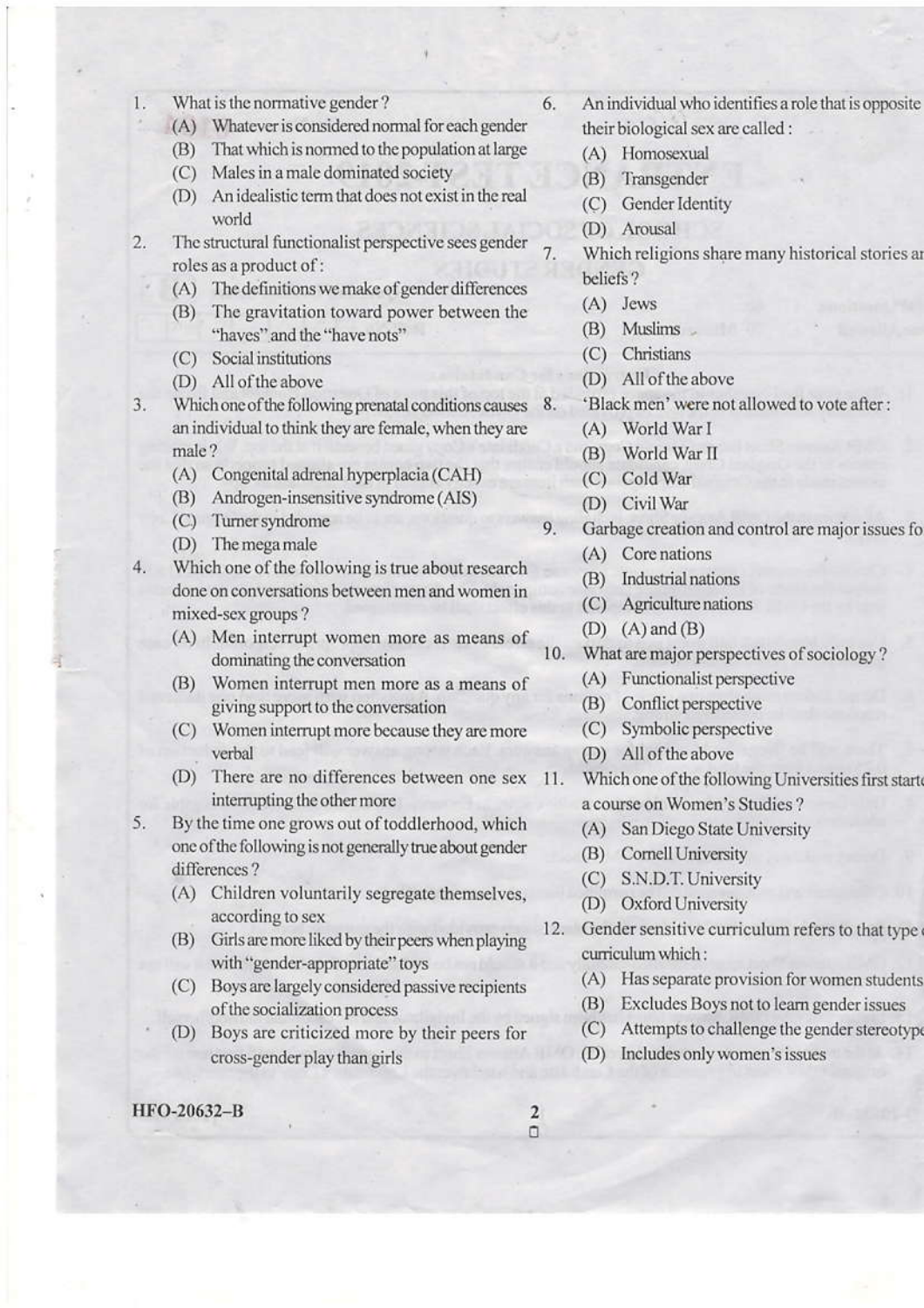13. Dual systems feminism suggests that women's oppression is linked to a mixture of which of the following?

- (A) Gender and Sex
- (B) Capitalism and Biology
- (C) Culture and Patriarchy
- (D) Capitalism and Patriarchy
- 14. Which of the feminist ideology attempts to revalidate 'female nature or female essence'?
	- (A) Radical feminism
	- (B) Liberal feminism
	- (C) Cultural feminism
	- (D) Subaltern feminism
- 15. Who coined the slogan "The personal is Political". which became synonymous with the Second Wave Feminism?
	- (A) Gamal Abdel Nasser
	- (B) Simon de Beauvoir
	- (C) Carol Hanisch
	- (D) Susan B. Anthony
- 16. Which of the following variable is most critical for those who focus on gender oppression theory?
	- (A) Power
	- (B) Money
	- (C) Mothering
	- (D) Culture
- 17. Which one of the following feminist theorists said, regarding human growth and development, "Women organize their sense identity, find existential meaning, achieve a sense of coherence and continuity, and are motivated in the context of a relationship."
	- (A) Carol Gilligan
	- (B) J.V. Jordan and J.L. Surrey
	- (C) Elizabeth Cady and Susan B. Anthony
	- (D) Alison M. Jaggar
- 18. Which of the following perspectives acknowledges that women experience oppression in the variety of ways according to class, race, ethnicity, religion and sexual preference?
	- (A) Cultural materialism
	- (B) Intersectionality theory
	- (C) Socialist feminism
	- (D) Liberal feminism
- 19. Which of the following is not an exposure of androcentric bias in the academic discipline of Gender Studies?
	- (A) Using the image of man for human beings
	- (B) Regarding the experience of men as more important
	- (C) Women are not given the chance to build theories or create knowledge
	- (D) Considering what applies to females as equally applicable to males
- 20. Who said the following: "Educate your women first and leave them to themselves, then they will tell you what reforms are necessary for them"?
	- (A) Mahatma Gandhi
	- (B) Swami Vivekananda
	- (C) Dr. B.R. Ambedkar
	- (D) Jawaharlal Nehru
- Which of the following pair is not correctly matched? 21.
	- (A) "Of Woman Born :- Adrienne Rich Motherhood as Experience and Institution"
	- (B) "The Dialectic of Sex" Shulamith Firestone
	- (C) "The Origin of the Family, Private Property and State" - Karl Marx
	- (D) "Feminist Politics and Human Nature" Alison Jaggar

HFO-20632-B

f

S

 $\overline{3}$  $\Box$ 

Turn over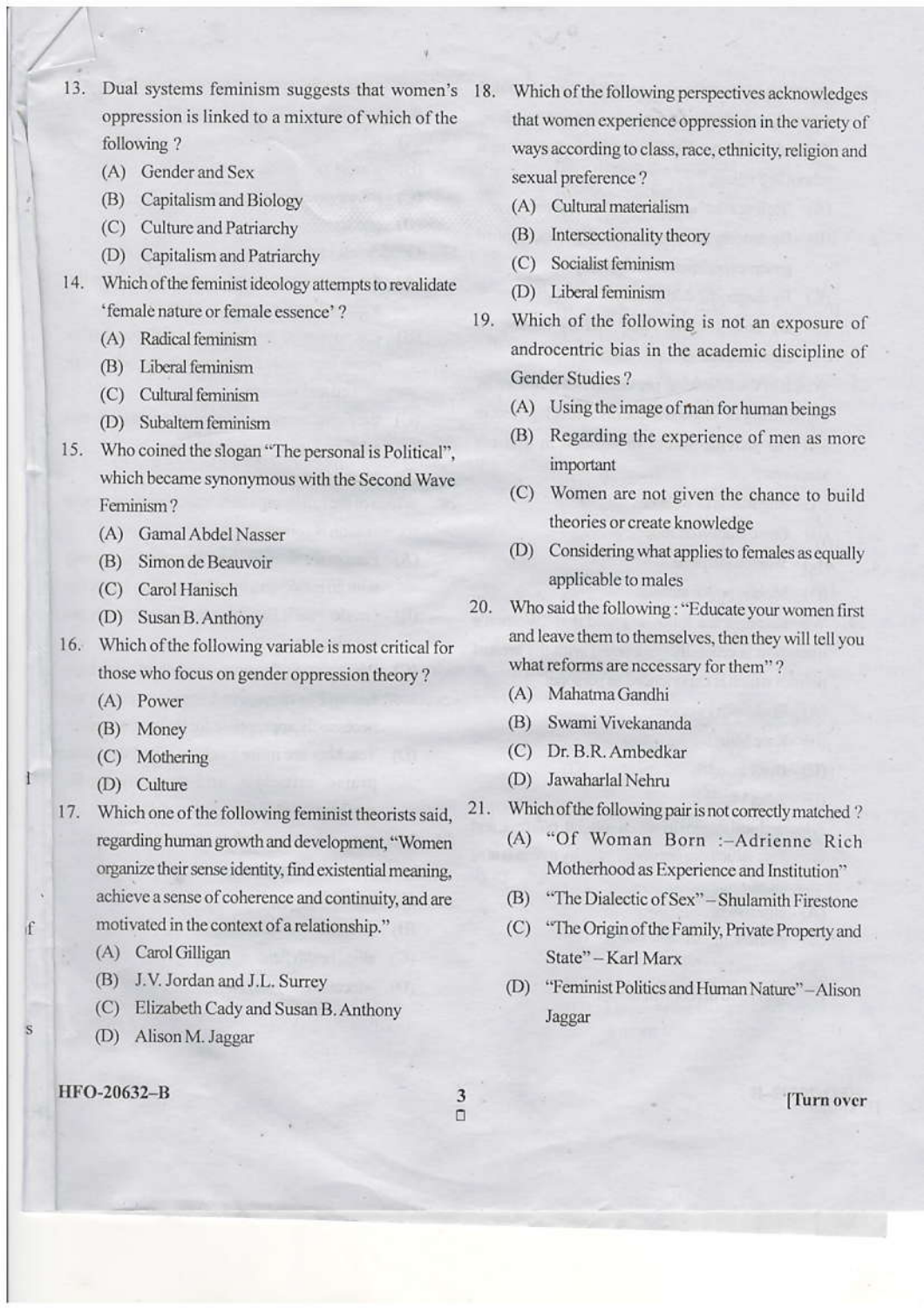- 22. By which of the following methods, can a feminist 26. researcher study the impact of some new teaching method on the performance of girl students of a school in a village?
	- (A) 'Before after' experimental design only
	- (B) By having an experimental group, control group-experimental design only
	- (C) By diagnostic design only
	- (D) By both 'before after' and by having an experimental group - control
- 23. Which of the following provision is introduced by the Ministry of Women and Child Development in 2017 to provide safety to women in distress situations?
	- (A) Regulation of websites
	- (B) Panic Button on mobile phones
	- (C) Women Helpline
	- (D) Mobile police stations
- 24. Who amongst the following said that "Women's liberation is crucially concerned with the area of politics which is experienced as personal"?
	- (A) Shulamith Firestone
	- (B) Kate Milett
	- (C) Betty Friedan
	- (D) Juliet Mitchell
- 25. A hierarchical system in which cultural, political, and economic structures are dominated by males is a(n)
	-
	- (A) elite model
	- (B) pluralist model
	- (C) patriarchy
	- (D) gendered division of labour

#### HFO-20632-B

- According to the text, the terms masculinity and femininity are most closely linked to .................
- $(A)$  sex
- (B) sexism
- (C) patriarchy
- (D) gender
- 27. Gender roles refer to:
	- (A) the subordination of women based on the assumption of superiority of men
	- (B) chromosomal and hormonal differences that cause inevitable differences in the behaviour of men and women
	- (C) the rights, responsibilities, expectations, and relationships of women and men
	- (D) none of the above
- 28. Which of the following statements regarding gender socialization is correct?
	- (A) Parents are more likely to play more vigorously with an infant daughter than with an infant son
	- (B) Gender bias is favouring men over women, but not vice versa
	- (C) Peer groups often encourage children to have fun and to engage in behaviour that is not necessarily appropriate for their own gender
	- (D) Teachers are more likely to give boys more praise, criticism, and suggestions for remediation than they give to girls
- Men currently out number women in .............. 29. programs.
	- (A) psychology
	- (B) doctoral
	- (C) allied health field
	- (D) education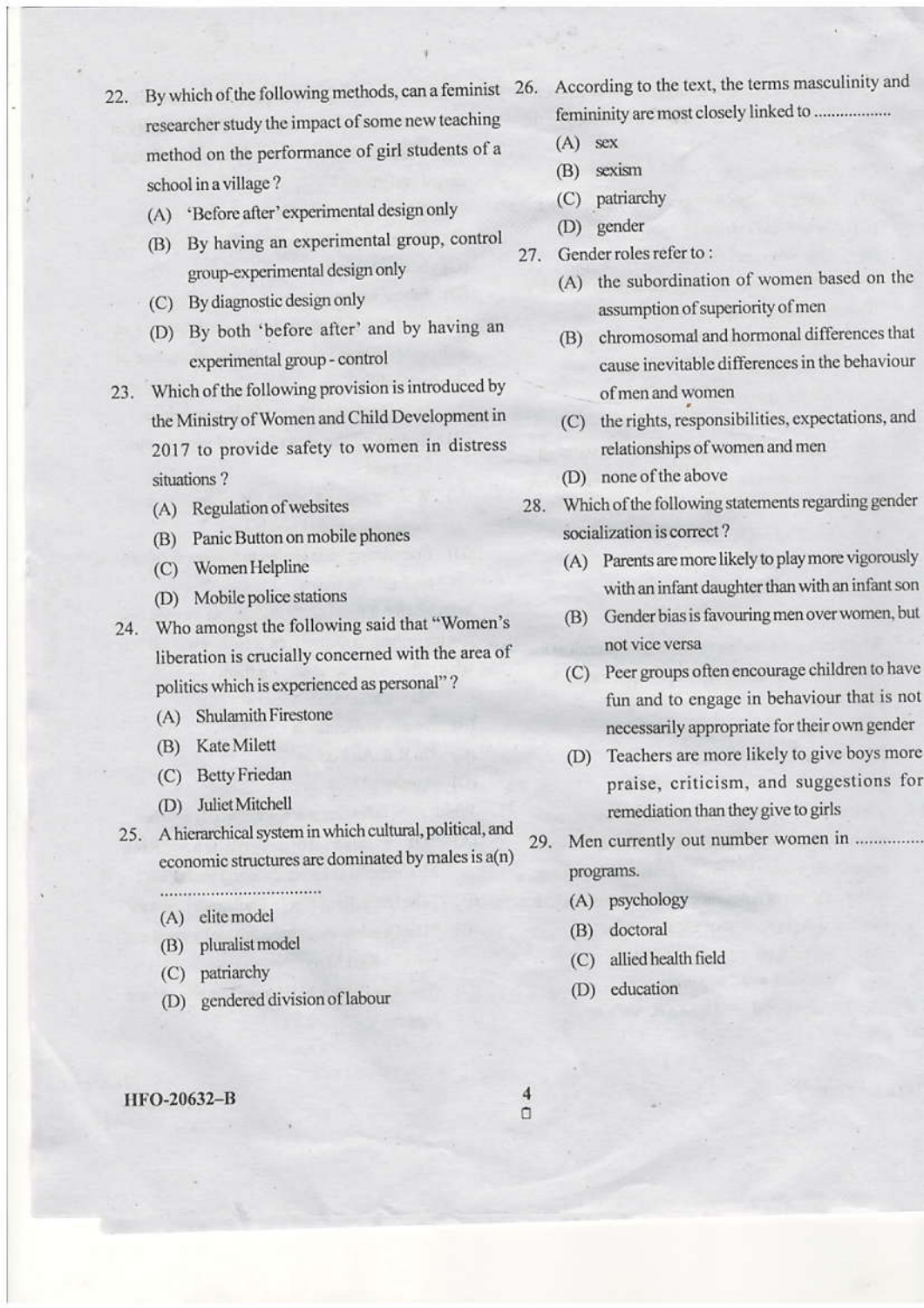- 30. All of the following statements regarding the media 34. and gender socialization are correct, except:
	- (A) Few, if any, changes have occurred in the roles men and women play in movies
	- (B) Most social analysts agree that the media simply reflect existing gender roles in society
	- (C) More male than female roles are shown on television, and male characters are strikingly different from female ones
	- (D) Daytime soap operas tend to show men in positions where they give orders to others, whereas women are shown in traditional (subordinate) female roles and relationships
- Which of the following terms refers to individuals' 31. beliefs and actions that are rooted in anti-female prejudice and stereotypic beliefs?
	- (A) gender segregation
	- (B) institutionalized sexism
	- (C) gender socialization
	- (D) individual sexism
- 32. Women are over-represented in ................. work because it often provides greater flexibility to meet family responsibilities.
	- (A) contingent
	- (B) private sector
	- (C) semiskilled
	- (D) public sector
- 33. Linguistic sexism is a problem studied primarily by analysts using a(n) .................. perspective.
	- (A) functionalist
	- (B) feminist
	- (C) interactionist
	- (D) conflict

### HFO-20632-B

- exploitation of women by capitalism with patriarchy in the home in its analysis of gender inequality.
	- (A) radical feminist
	- (B) democratic feminist
	- (C) socialist feminist
	- (D) liberal feminist
- The Government of India introduced the Right to  $35.$ 
	- (A) 15th August 1947
	- (B) 26th January 1950
	- $(C)$  1st April 2010
	- (D) None
- The 72nd and 73rd Amendment Acts have provided 36. 33% reservations of seats for ................ in the local bodies.
	- (A) Teachers
	- (B) Women
	- (C) Graduates
	- (D) None
- 37. According to UN, which of the following are significant issues that women all over the world are facing?
	- (A) Gender disparity, Access to Information Technology, Poverty
	- (B) Access to Information Technology, Poverty, Violence against women
	- (C) Poverty, Violence against women, Inclusive democratic participation
	- (D) Gender disparity, Political empowerment, Poverty
- Why do some people feel concerned for gender and 38. Information Technology (IT) in developing countries?
	- (A) Technology is a panacea for women's problems in developing countries
	- (B) It can offer new possibilities for women in economic, social and political empowerment
	- (C) IT can level gender in-equalities
	- (D) IT can bring independence and prosperity to women
- 5  $\Box$

[Turn over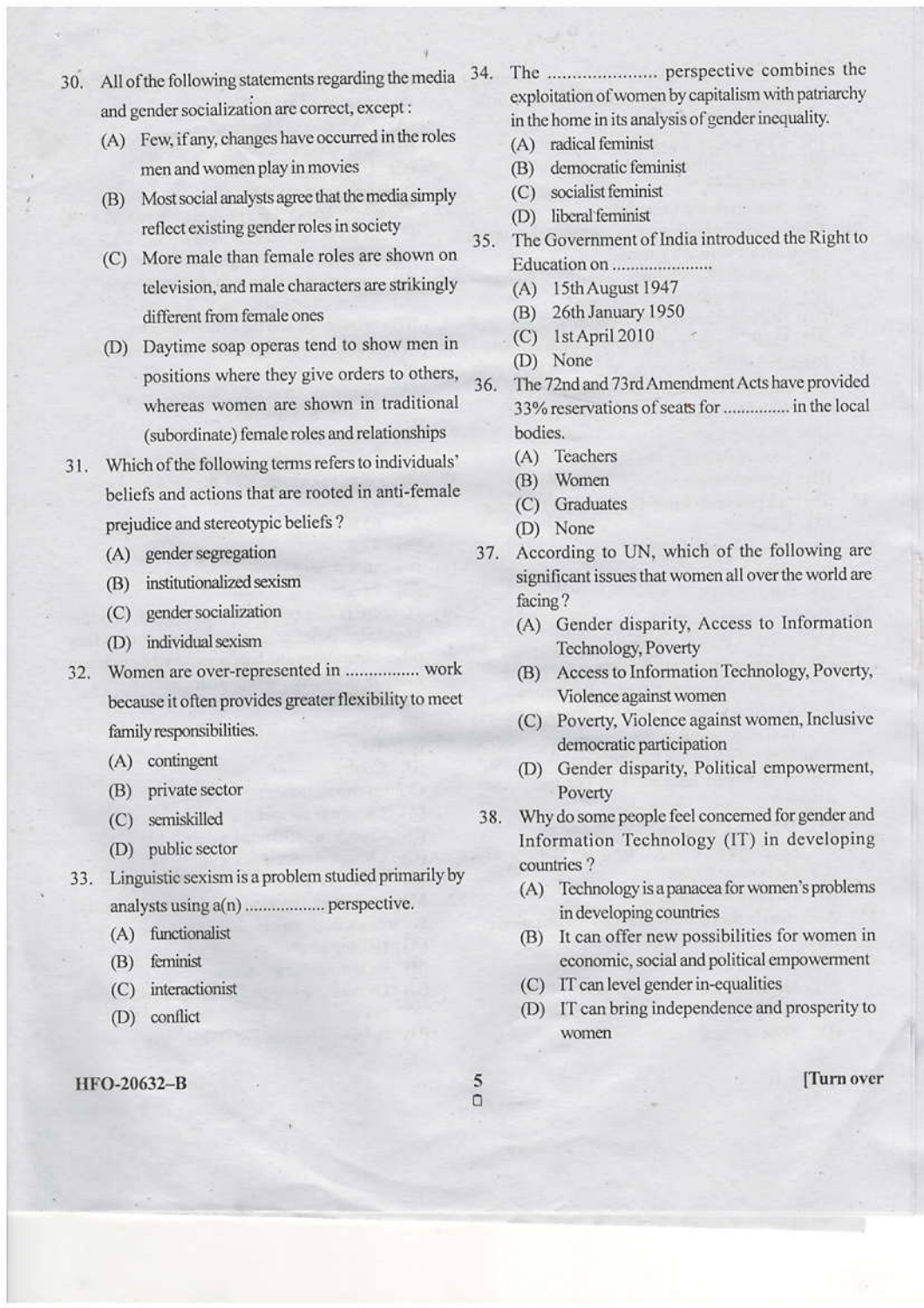- 39. Which of the following is correct in terms of forming 46. the base for self - reliance and non - alignment in the Pre-Liberalised era?
	- (A) Centrality of class issue
	- (B) Desire for freedom and dignity
	- (C) Self interest
	- (D) Autonomy and freedom
- Which of the following questions were taken up by 40. autonomous women's groups?
	- (A) Class and Caste issues
	- (B) Class struggle and Social justice
	- (C) Self reliance and Non-alignment
	- (D) Economic deprivation and Matters of Class
- Regarding gender, ................ said: "One is not born 41. a woman, one becomes one".
	- (A) Vina Mazumdar
	- (B) Julia Kristeva
	- (C) Simone de Beauvoir
	- (D) Bracha Ettinger
- The work profile of Gender Studies centres includes : 42.
	- (A) Research
	- (B) Documentation
	- (C) Extension
	- (D) All of the above
- The aim of basic education as per Gandhiji is to: 43.
	- (A) Create a classless Society
	- (B) Create a Sarvodaya Society
	- (C) Create a Society respecting all religions
	- (D) Create a Society where a rich and poor can be treated together
- 44. Which part of the Indian Constitution allows every citizen to impart education as per one's own religion?
	- (A) Directive Principles
	- (B) Concurrent List of Centre & the State
	- (C) Democratic Rights
	- (D) Fundamental Rights
- 45. Alteration in the patterns of social organisation is called:
	- (A) Westernisation
	- (B) Modernisation
	- (C) Social Change
	- (D) None of the above

## HFO-20632-B

- Krantijyoti Savitribai Phule Women's Studies Centre. was established in 1987 in ..................
	- (A) University of Mumbai
	- (B) University of Madras
	- (C) University of Pune
	- (D) University of Delhi
- The female labour force participation rate (FLFPR) 47. in India is low and concentrated in .................
	- (A) rural areas and the agricultural sector
	- (B) rural areas and the manufacturing sector
	- (C) urban areas and the service sector
	- (D) urban areas and the industrial sector
- Which of the following is not a characteristic feature 48. of research process?
	- (A) Empirical Approach \*
	- (B) Systematic Endeavour
	- (C) Uncontrolled Conditions
	- (D) Critical analysis
- According to Census 2011 the National Literacy 49. Rate is:
	- $(A) 65.02$
	- $(B)$  82.4
	- $(C)$  90.5
	- $(D)$  74.04
- "Culture is that complex whole which includes 50. knowledge, belief, art, morals, law, custom, and any other capabilities and habits acquired by man as a member of society." Whose statement is this?
	- (A) Ottaway
	- (B) Brown
	- (C) Tylor
	- (D) Cooley
- 51. Cultural change means:
	- (A) Change in the social structure
	- (B) Change in social relationship
	- (C) Change in culture of society
	- (D) None of the above
- Most important function which Education plays 52. towards social change is:
	- (A) Helping adaptation
	- (B) Analyzing change factors
	- (C) Overcoming and analyzing resistance to social change
	- (D) Helping emergence of new changes
- 6  $\Box$